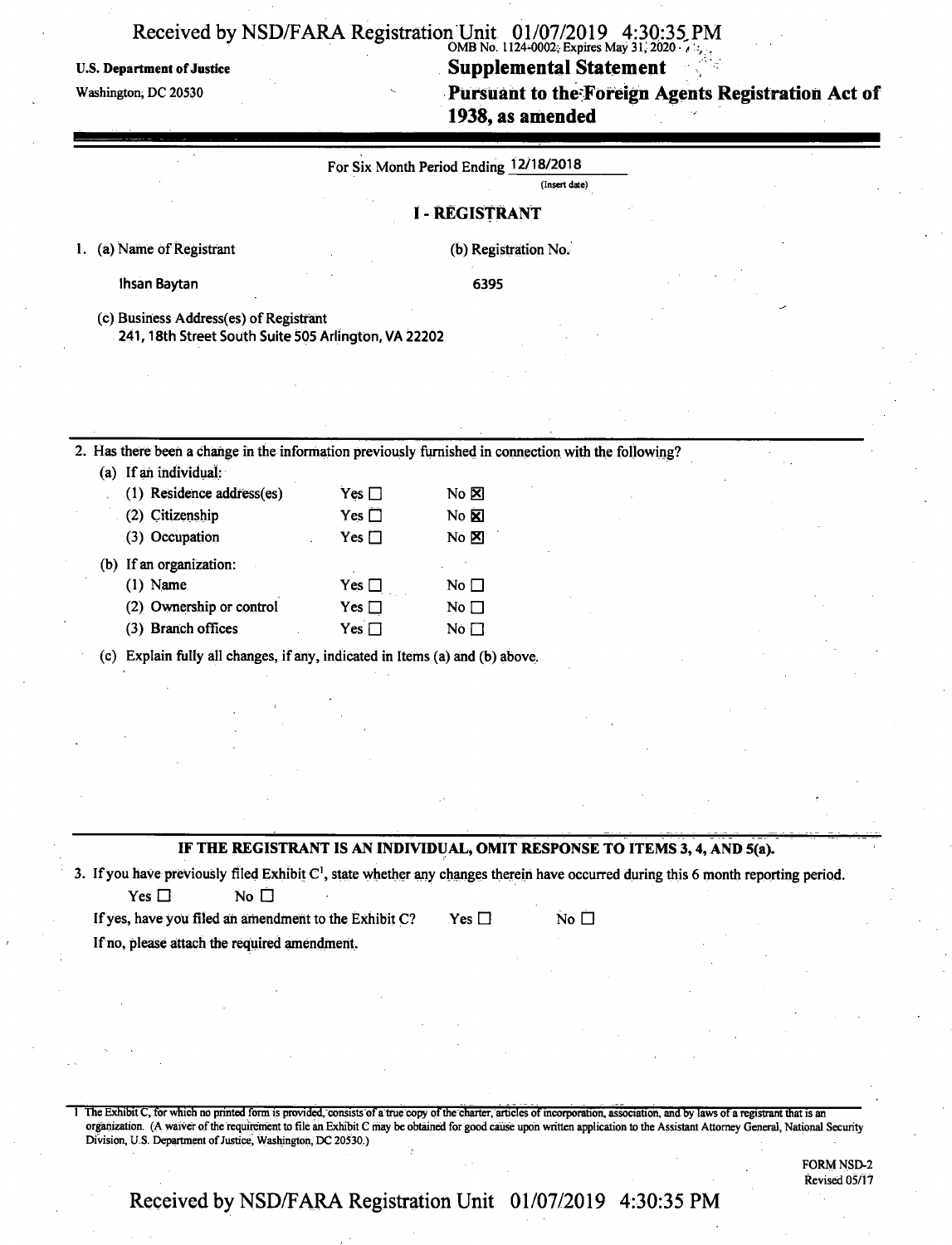|                                                   |                                                                                                                                                                                                                                                                                                  | 4. (a) Have any persons ceased acting as partners, officers, directors or similar officials of the registrant during this 6 month reporting period? |                |                       |
|---------------------------------------------------|--------------------------------------------------------------------------------------------------------------------------------------------------------------------------------------------------------------------------------------------------------------------------------------------------|-----------------------------------------------------------------------------------------------------------------------------------------------------|----------------|-----------------------|
| Yes $\square$                                     | No $\square$                                                                                                                                                                                                                                                                                     |                                                                                                                                                     |                |                       |
| If yes, furnish the following information:        |                                                                                                                                                                                                                                                                                                  |                                                                                                                                                     |                |                       |
| Name                                              |                                                                                                                                                                                                                                                                                                  | Position                                                                                                                                            |                | Date Connection Ended |
|                                                   |                                                                                                                                                                                                                                                                                                  |                                                                                                                                                     |                |                       |
|                                                   |                                                                                                                                                                                                                                                                                                  |                                                                                                                                                     |                |                       |
|                                                   |                                                                                                                                                                                                                                                                                                  |                                                                                                                                                     |                |                       |
| Yes $\Box$                                        | (b) Have any persons become partners, officers, directors or similar officials during this 6 month reporting period?<br>No $\square$                                                                                                                                                             |                                                                                                                                                     |                |                       |
| If yes, furnish the following information:        |                                                                                                                                                                                                                                                                                                  |                                                                                                                                                     |                |                       |
| Name                                              | <b>Residence Address</b>                                                                                                                                                                                                                                                                         | Citizenship                                                                                                                                         | Position       | Date Assumed          |
|                                                   |                                                                                                                                                                                                                                                                                                  |                                                                                                                                                     |                |                       |
|                                                   |                                                                                                                                                                                                                                                                                                  |                                                                                                                                                     |                |                       |
|                                                   |                                                                                                                                                                                                                                                                                                  |                                                                                                                                                     |                |                       |
|                                                   |                                                                                                                                                                                                                                                                                                  |                                                                                                                                                     |                |                       |
|                                                   | 5. (a) Has any person named in Item 4(b) rendered services directly in furtherance of the interests of any foreign principal?                                                                                                                                                                    |                                                                                                                                                     |                |                       |
| Yes $\square$                                     | No $\square$                                                                                                                                                                                                                                                                                     |                                                                                                                                                     |                |                       |
|                                                   | If yes, identify each such person and describe the service rendered.                                                                                                                                                                                                                             |                                                                                                                                                     |                |                       |
|                                                   |                                                                                                                                                                                                                                                                                                  |                                                                                                                                                     |                |                       |
|                                                   |                                                                                                                                                                                                                                                                                                  |                                                                                                                                                     |                |                       |
|                                                   |                                                                                                                                                                                                                                                                                                  |                                                                                                                                                     |                |                       |
| secretarial, or in a related or similar capacity? | (b) During this six month reporting period, has the registrant hired as employees or in any other capacity, any persons who rendered<br>or will render services to the registrant directly in furtherance of the interests of any foreign principal(s) in other than a clerical or<br>Yes $\Box$ | No $\boxtimes$                                                                                                                                      |                |                       |
|                                                   |                                                                                                                                                                                                                                                                                                  |                                                                                                                                                     |                |                       |
| Name                                              | <b>Residence Address</b>                                                                                                                                                                                                                                                                         | Citizenship                                                                                                                                         | Position       | Date Assumed          |
|                                                   |                                                                                                                                                                                                                                                                                                  |                                                                                                                                                     |                |                       |
|                                                   |                                                                                                                                                                                                                                                                                                  |                                                                                                                                                     |                |                       |
|                                                   |                                                                                                                                                                                                                                                                                                  |                                                                                                                                                     |                |                       |
|                                                   |                                                                                                                                                                                                                                                                                                  |                                                                                                                                                     |                |                       |
|                                                   |                                                                                                                                                                                                                                                                                                  |                                                                                                                                                     |                |                       |
|                                                   | (c) Have any employees or individuals, who have filed a short form registration statement, terminated their employment or<br>connection with the registrant during this 6 month reporting period? Yes $\Box$                                                                                     |                                                                                                                                                     | No $\boxtimes$ |                       |
|                                                   |                                                                                                                                                                                                                                                                                                  |                                                                                                                                                     |                |                       |
| If yes, furnish the following information:        |                                                                                                                                                                                                                                                                                                  |                                                                                                                                                     |                |                       |
| Name                                              |                                                                                                                                                                                                                                                                                                  | Position or Connection                                                                                                                              |                | Date Terminated       |
|                                                   |                                                                                                                                                                                                                                                                                                  |                                                                                                                                                     |                |                       |
|                                                   |                                                                                                                                                                                                                                                                                                  |                                                                                                                                                     |                |                       |
|                                                   |                                                                                                                                                                                                                                                                                                  |                                                                                                                                                     |                |                       |
|                                                   |                                                                                                                                                                                                                                                                                                  |                                                                                                                                                     |                |                       |
|                                                   | (d) Have any employees or individuals, who have filed a short form registration statement, terminated their connection with any foreign                                                                                                                                                          |                                                                                                                                                     |                |                       |
| principal during this 6 month reporting period?   | Yes $\Box$                                                                                                                                                                                                                                                                                       | No $\boxtimes$                                                                                                                                      |                |                       |
| If yes, furnish the following information:        |                                                                                                                                                                                                                                                                                                  |                                                                                                                                                     |                |                       |
|                                                   |                                                                                                                                                                                                                                                                                                  |                                                                                                                                                     |                |                       |
| Name                                              | Position or Connection                                                                                                                                                                                                                                                                           | Foreign Principal                                                                                                                                   |                | Date Terminated       |
|                                                   |                                                                                                                                                                                                                                                                                                  |                                                                                                                                                     |                |                       |
|                                                   |                                                                                                                                                                                                                                                                                                  |                                                                                                                                                     |                |                       |
|                                                   |                                                                                                                                                                                                                                                                                                  |                                                                                                                                                     |                |                       |
|                                                   |                                                                                                                                                                                                                                                                                                  |                                                                                                                                                     |                |                       |
|                                                   | 6. Have short form registration statements been filed by all of the persons named in Items 5(a) and 5(b) of the supplemental statement?                                                                                                                                                          |                                                                                                                                                     |                |                       |
| Yes $\Box$                                        | No $\boxtimes$                                                                                                                                                                                                                                                                                   |                                                                                                                                                     |                |                       |
|                                                   | If no, list names of persons who have not filed the required statement.                                                                                                                                                                                                                          |                                                                                                                                                     |                |                       |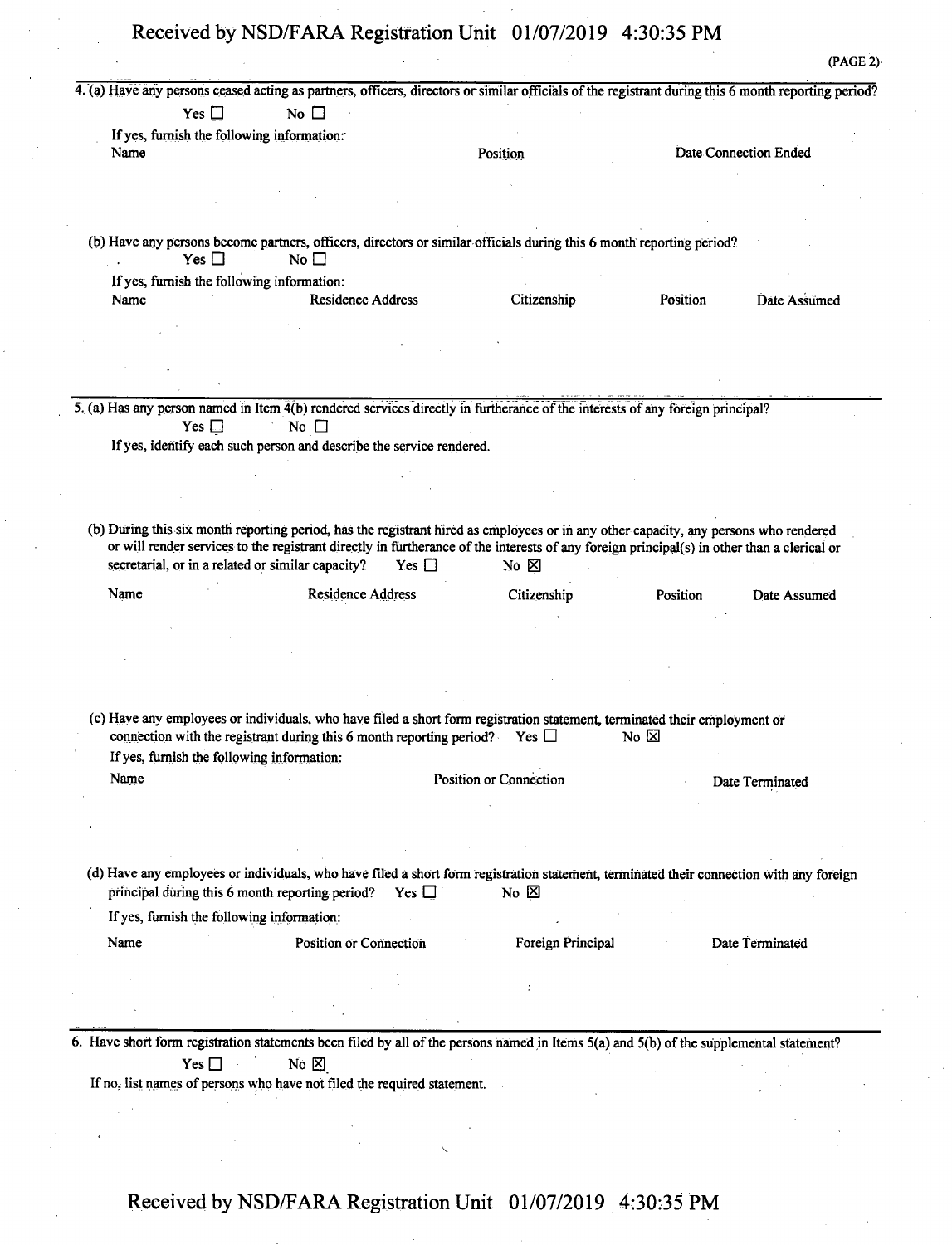(PAGE 3)

|                                                                                                                                                   |                                                                                                        |              | II - FOREIGN PRINCIPAL |                  |                     |                |
|---------------------------------------------------------------------------------------------------------------------------------------------------|--------------------------------------------------------------------------------------------------------|--------------|------------------------|------------------|---------------------|----------------|
| 7. Has your connection with any foreign principal ended during this 6 month reporting period?<br>If yes, furnish the following information:       |                                                                                                        |              |                        |                  | Yes $\boxtimes$     | No $\square$   |
|                                                                                                                                                   |                                                                                                        |              |                        |                  |                     |                |
| Foreign Principal                                                                                                                                 |                                                                                                        |              |                        |                  | Date of Termination |                |
| Presidency of Defense Industries (SSB)<br>Presidency of the Republic of Turkey                                                                    |                                                                                                        |              |                        | 12/18/2018       |                     |                |
|                                                                                                                                                   |                                                                                                        |              |                        |                  |                     |                |
|                                                                                                                                                   |                                                                                                        |              |                        |                  |                     |                |
|                                                                                                                                                   |                                                                                                        |              |                        |                  |                     |                |
|                                                                                                                                                   |                                                                                                        |              |                        |                  |                     |                |
| 8. Have you acquired any new foreign principal(s) <sup>2</sup> during this 6 month reporting period?<br>If yes, furnish th following information: |                                                                                                        |              |                        |                  | Yes $\Box$          | No $\boxtimes$ |
|                                                                                                                                                   |                                                                                                        |              |                        |                  |                     |                |
| Name and Address of Foreign Principal(s)                                                                                                          |                                                                                                        |              |                        |                  | Date Acquired       |                |
|                                                                                                                                                   |                                                                                                        |              |                        |                  |                     |                |
|                                                                                                                                                   |                                                                                                        |              |                        |                  |                     |                |
|                                                                                                                                                   |                                                                                                        |              |                        |                  |                     |                |
|                                                                                                                                                   |                                                                                                        |              |                        |                  |                     |                |
|                                                                                                                                                   |                                                                                                        |              |                        |                  |                     |                |
|                                                                                                                                                   |                                                                                                        |              |                        |                  |                     |                |
| 9. In addition to those named in Items 7 and 8, if any, list foreign principal(s) <sup>2</sup> whom you continued to represent during the 6 month |                                                                                                        |              |                        |                  |                     |                |
|                                                                                                                                                   |                                                                                                        |              |                        |                  |                     |                |
| reporting period.<br>Presidency of Defense Industry (SSB)                                                                                         |                                                                                                        |              |                        |                  |                     |                |
| Presidency of the Republic of Turkey                                                                                                              |                                                                                                        |              |                        |                  |                     |                |
|                                                                                                                                                   |                                                                                                        |              |                        |                  |                     |                |
|                                                                                                                                                   |                                                                                                        |              |                        |                  |                     |                |
|                                                                                                                                                   |                                                                                                        |              |                        |                  |                     |                |
|                                                                                                                                                   |                                                                                                        |              |                        |                  |                     |                |
|                                                                                                                                                   |                                                                                                        |              |                        |                  |                     |                |
|                                                                                                                                                   |                                                                                                        |              |                        |                  |                     |                |
| Exhibit A <sup>3</sup>                                                                                                                            | Yes $\Box$                                                                                             | No $\square$ |                        |                  |                     |                |
| Exhibit B <sup>4</sup>                                                                                                                            | Yes $\Box$                                                                                             | No $\square$ |                        |                  |                     |                |
| If no, please attach the required exhibit.                                                                                                        |                                                                                                        |              |                        |                  |                     |                |
| (b) Have there been any changes in the Exhibits A and B previously filed for any foreign principal whom you                                       |                                                                                                        |              |                        |                  |                     |                |
|                                                                                                                                                   | represented during this six month period?                                                              |              | Yes $\Box$             | No $\boxtimes$   |                     |                |
|                                                                                                                                                   | If yes, have you filed an amendment to these exhibits?<br>If no, please attach the required amendment. |              | Yes $\square$          | . No $\boxtimes$ |                     |                |
|                                                                                                                                                   |                                                                                                        |              |                        |                  |                     |                |
| 10. (a) Have you filed exhibits for the newly acquired foreign principal(s), if any, listed in Item 8?                                            |                                                                                                        |              |                        |                  |                     |                |

3 The Exhibit A, which is filed on Form NSD-3, sets forth the information required to be disclosed concerning each foreign principal.

4 The Exhibit B, which is filed on Form NSD-4, sets forth the information concerning the agreement or understanding between the registrant and the foreign principal.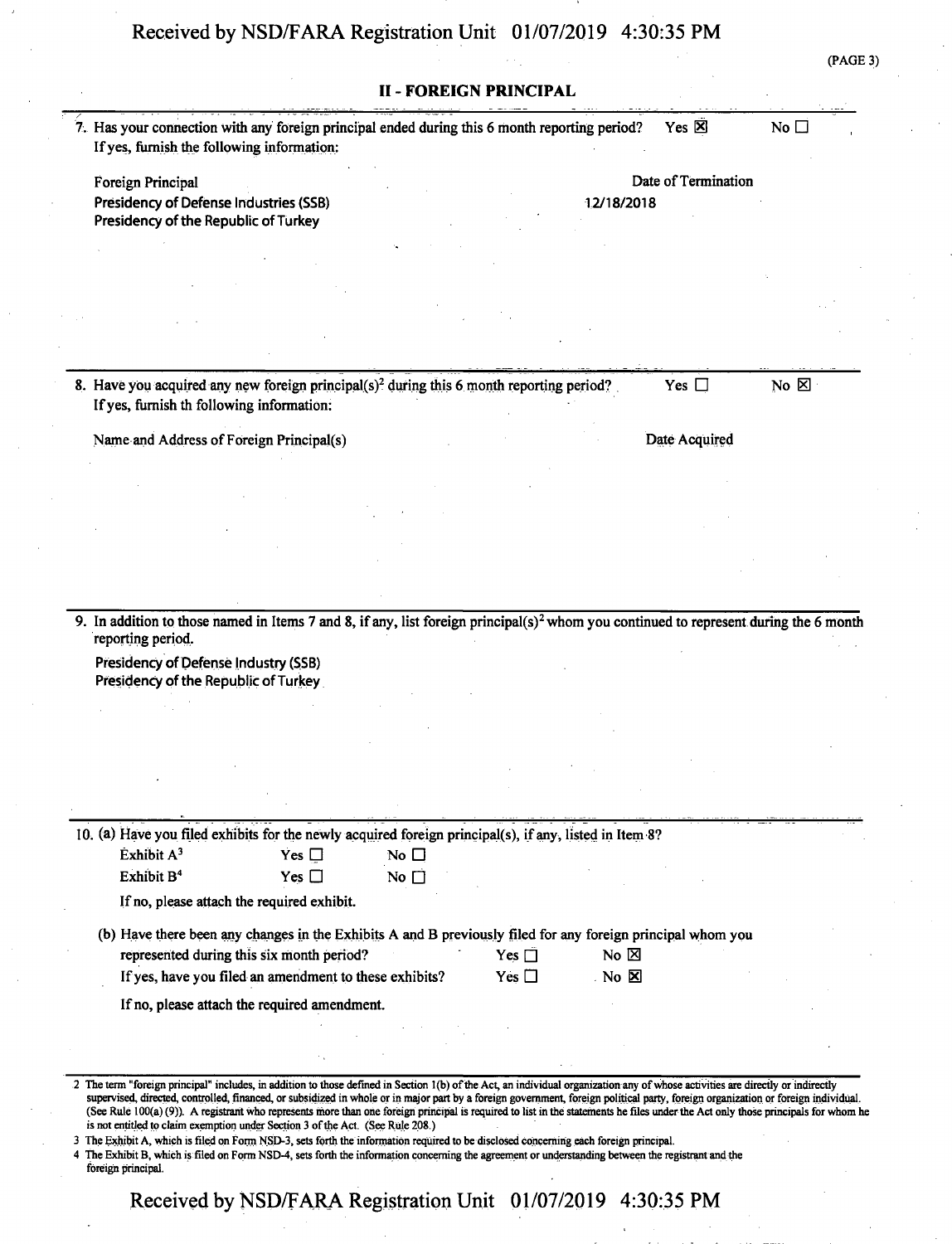(PAGE 4)

#### III - ACTIVITIES

11. During this 6 month reporting period, have you engaged in any activities for or rendered any services to any foreign principal named in Items 7, 8, or 9 of this statement? Yes  $\overline{\boxtimes}$  Yes  $\overline{\boxtimes}$ 

Ifyes, identify each foreign principal and describe in full detail your activities and services:

06/04/2018 Attended a round table meeting at US Chamber of Commerce. The quest, Mr. Meviut Cavusoglu, the Foreign Minister of Turkey gave information on Turkey's foreign and economic policies and answered questions of the Press. 06/05/2018 Visited Turkish Ambassador and Attache for Armed Forces at Turkish Embassy. 06/20/2018 Attended the F35 roll out ceremony dinner in Fort Worth, TX 06/21/2018 Attended the F35 roll out ceremony at the F35 plant of Lockheed Martin in Fort Worth, TX. 07/06/2018 Attended the meeting at Honeywell in Washington DC. Honeywell, Leonardo, Rolls Royce and Turkish Aerospace Industries (TAI) participated the meeting and and discussed the possible sale of Attack helicopters, to Pakistan. 09/19/2018 Attended the Annual Air & Space Conference and Technology Exposition 2018. 10/04/2018 Visited Mr. Howard Beasey who is the American Turkish Council.

10/09/2018 Attended AUSA 2018 Annual Meeting and Exposition.

12. During this 6 month reporting period, have you on behalf of any foreign principal engaged in political activity<sup>5</sup> as defined below? Yes  $\Box$  No  $\boxtimes$ 

Ifyes, identify each such foreign principal and describe in full detail all such political activity, indicating, among other things, the relations, interests and policies sought to be influenced and the means employed to achieve this purpose. If the registrant arranged, sponsored or delivered speeches, lectures or radio and TV broadcasts, give details as to dates, places of delivery, names of speakers and subject matter.

13. In addition to the above described activities, if any, have you engaged in activity on your own behalf which benefits your foreign principal(s)? Yes  $\Box$  No  $\boxtimes$ 

Ifyes, describe fully.

5 "Political activity," as defined in Section <sup>1</sup> (o) ofthe Act, means any activity that the person engaging in believes will, dr that the person intends to, in any way influence any agency or official of the Government of the United States or any section of the public within the United States with reference to formulating, adopting or changing the domestic or foreign policies ofthe United States or with reference to political or public interests, policies, or relations ofa government of a foreign country or a foreign political party.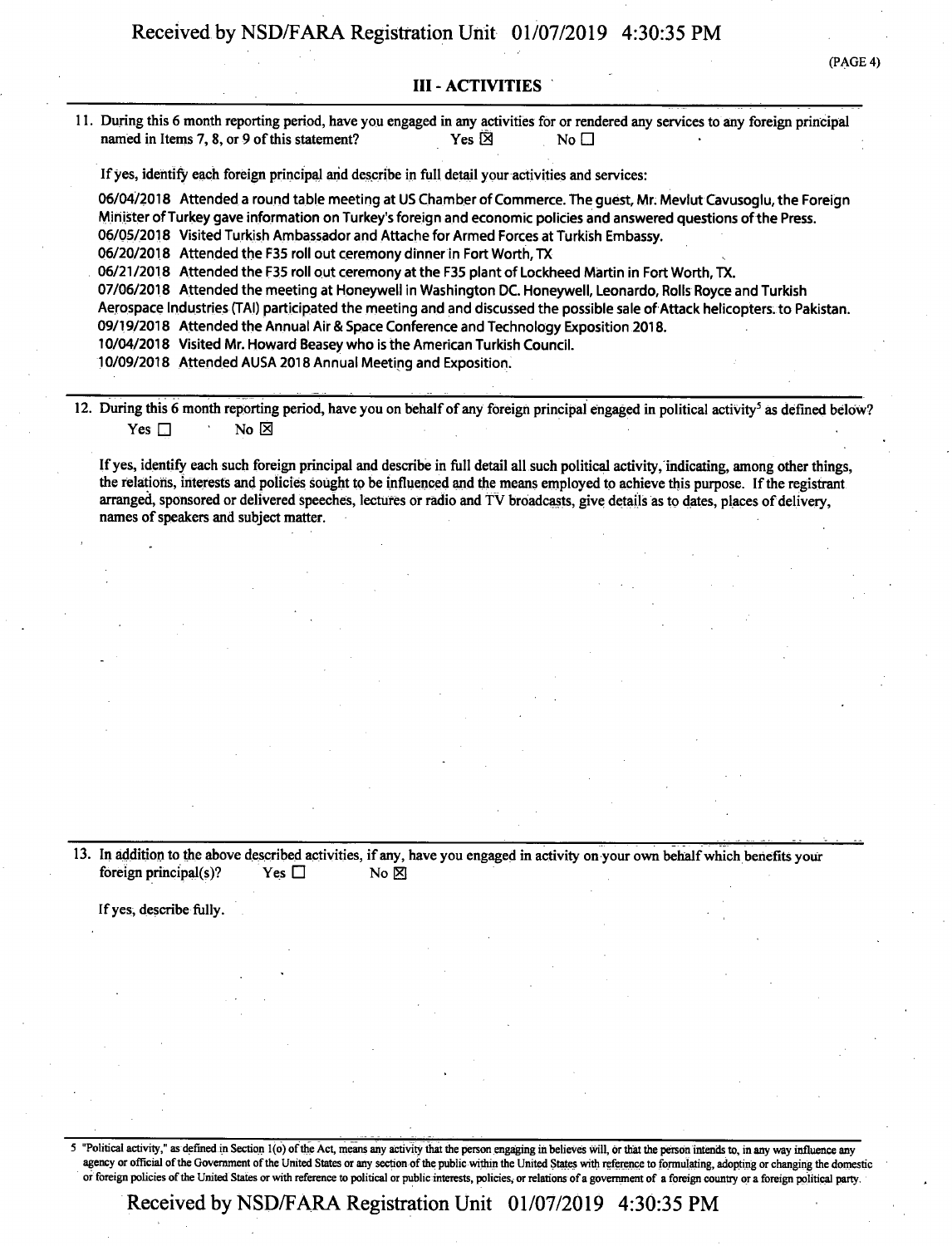### $(PAGE 5)$

#### IV - FINANCIAL INFORMATION

#### **14. (a) RECEIPTS-MONIES**

During this 6 month reporting period, have you received from any foreign principal named in Items 7, 8, or 9 of this statement, or from any other source, for or in the interests of any such foreign principal, any contributions, income or money either as compensation or otherwise? Yes  $\boxtimes$  Yes  $\boxtimes$  No  $\Box$ 

If no, explain why.

If yes, set forth below in the required detail and separately for each foreign principal an account of such monies.<sup>6</sup>

| Date       | From Whom  | Purpose                                | Amount     |
|------------|------------|----------------------------------------|------------|
| 06/01/2018 | <b>SSM</b> | Salary + Health Insurance Compensation | \$9,000.00 |
| 07/01/2018 | <b>SSM</b> | Salary + Health Insurance Compensation | \$9,000.00 |
| 08/01/2018 | <b>SSM</b> | Salary + Health Insurance Compensation | \$9,000.00 |
| 09/01/2018 | <b>SSM</b> | Salary + Health Insurance Compensation | \$9,000.00 |
| 10/01/2018 | <b>SSM</b> | Salary + Health Insurance Compensation | \$9,000.00 |
| 11/01/2018 | <b>SSM</b> | Salary + Health Insurance Compensation | \$9,000.00 |
| 12/01/2018 | <b>SSM</b> | Salary + Health Insurance Compensation | \$9,000.00 |
| 12/21/2018 | <b>SSM</b> | Salary + Health Insurance Compensation | \$5,326.02 |

\$ 68,326.02

Total

#### (b) **RECEIPTS - FUNDRAISING CAMPAIGN**

During this 6 month reporting period, have you received, as part of a fundraising campaign<sup>7</sup>, any money on behalf of any foreign principal named in Items 7, 8, or 9 of this statement? Yes  $\Box$  No  $\boxtimes$ .

If yes, have you filed an Exhibit D<sup>8</sup> to your registration? Yes  $\Box$  No  $\boxtimes$ 

Ifyes, indicate the date the Exhibit D was filed. Date

#### **(c) RECEIPTS-THINGS OF VALUE**

During this 6 month reporting period, have you received any thing of value<sup>9</sup> other than money from any foreign principal named in Items 7, 8, or 9 ofthis statement, or from any other source, for or in the interests of any such foreign principal? Yes  $\Box$  No  $\boxtimes$ 

If yes, furnish the following information:

Foreign Principal **Solution Contract Contract Purpose** Date Received Thing of Value Purpose

6,7 A registrant is required to file an Exhibit D ifhe collects or receives contributions, loans, moneys, or other things ofvalue for a foreign principal, as part ofa fundraising campaign. (See Rule 201(e)).

An Exhibit D, for which no printed form is provided, sets forth an account of money collected or received as a result of a fundraising campaign and transmitted for a foreign principal.

Things of value include but are not limited to gifts, interest free loans, expense free travel, favored stock purchases, exclusive rights, favored treatment over competitors, "kickbacks," and the like.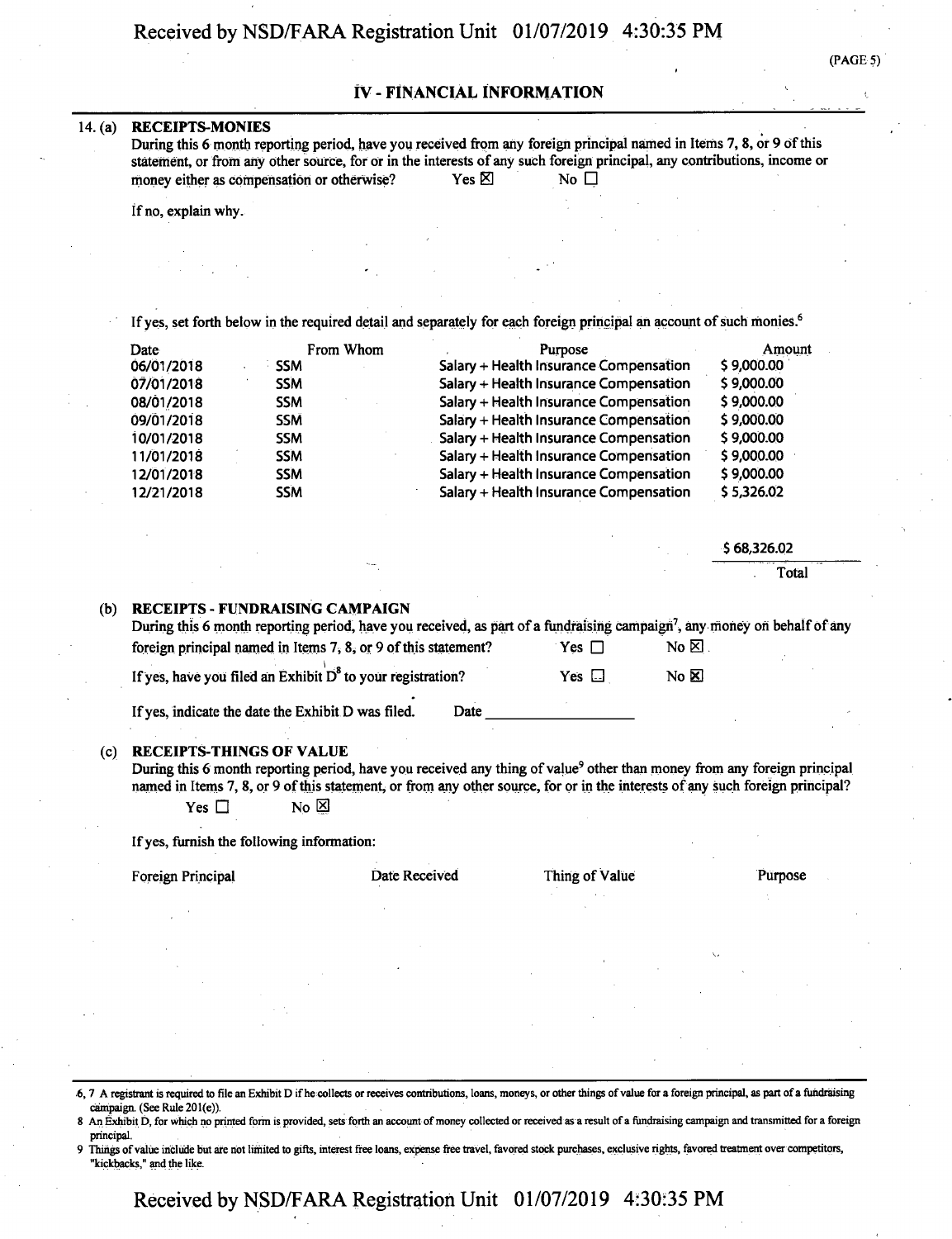$(\overline{PAGE} 6)$ 

| 15. (a) |     | <b>DISBURSEMENTS-MONIES</b>                       |           |            |                      |                                                                                                                         |
|---------|-----|---------------------------------------------------|-----------|------------|----------------------|-------------------------------------------------------------------------------------------------------------------------|
|         |     | During this 6 month reporting period, have you    |           |            |                      |                                                                                                                         |
|         |     |                                                   |           |            |                      | (1) disbursed or expended monies in connection with activity on behalf of any foreign principal named in Items 7, 8, or |
|         |     | 9 of this statement? Yes $\boxtimes$              | No $\Box$ |            |                      |                                                                                                                         |
|         | (2) | transmitted monies to any such foreign principal? |           | Yes $\Box$ | $No \nbox{ } \nabla$ |                                                                                                                         |

If no, explain in full detail why there were no disbursements made on behalf of any foreign principal.

If yes, set forth below in the required detail and separately for each foreign principal an account of such monies, including monies transmitted, if any, to each foreign principal.

| Date            | To Whom         | Purpose              | Amount      |
|-----------------|-----------------|----------------------|-------------|
| $06/18 - 12/18$ | Ihsan Baytan    | Salary               | \$68,326.02 |
| $06/18 - 12/18$ | Government      | Payroll Tax          | \$25,907.18 |
| $06/18 - 12/18$ | JBG Smith       | <b>Rent Payments</b> | \$50,022.58 |
| $06/18 - 12/18$ | <b>VA State</b> | VA Tax               | \$375.00    |
| $06/18 - 12/18$ | Verizon         | Telephone, Internet  | \$711.82    |
| $06/18 - 12/18$ | Corpay          | Payroll company      | \$447.60    |
| $06/18 - 12/18$ | SunTrust Bank   | <b>Bank fees</b>     | \$135.00    |
| $06/18 - 12/18$ | <b>Various</b>  | Misc. purchases      | \$100.12    |
| $06/18 - 12/18$ | Uber            | Transportation       | \$26.31     |

\$146,051.63

Total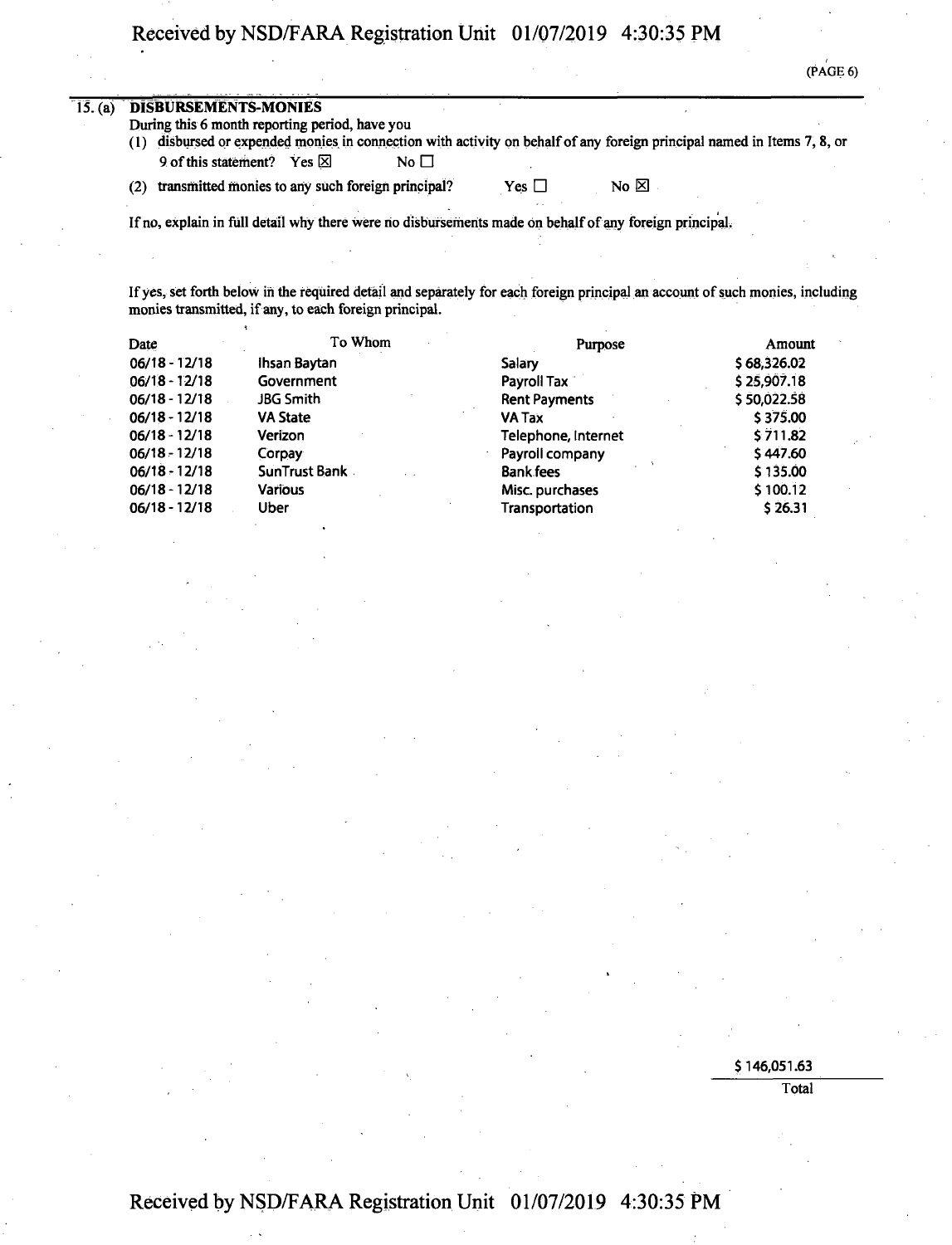#### **(b) DISBURSEMENTS-THINGS OF VALUE**

(PAGE 7)

During this 6 month reporting period, have you disposed of anything of value<sup>10</sup> other than money in furtherance of or in connection with activities on behalf of any foreign principal named in Items  $7, 8$ , or 9 of this statement?

 $Yes \Box$  No  $\boxtimes$ 

Ifyes, furnish the following information:

| Date     | Recipient        | Foreign Principal | Thing of Value | Purpose         |
|----------|------------------|-------------------|----------------|-----------------|
|          | $\sim$           |                   | ٠<br>×.        | - 11            |
|          |                  |                   |                |                 |
| $\sim$   |                  |                   |                |                 |
| <b>A</b> |                  | $\sim$            | $\mathbf{r}$   | 14<br>$\bullet$ |
|          | - 11             | $\sim$            |                |                 |
|          | $\sim$<br>$\sim$ |                   |                |                 |
|          |                  |                   | $\sim$<br>k.   | ٠               |

#### **(c) DISBURSEMENTS-POLITICAL CONTRIBUTIONS**

During this 6 month reporting period, have you from your own funds and on your own behalf either directly or through any other person, made any contributions of money or other things of value<sup>11</sup> in connection with an election to any political office, or in connection with any primary election, convention, or caucus held to select candidates for political office?

 $Yes \Box$  No  $\boxtimes$ 

Ifyes, furnish the following information:

Date Amount or Thing of Value Political Organization or Candidate Location of Event

10,11 Things ofvalue include but are not limited to gifts, interest free loans, expense free travel, favored stock purchases, exclusive rights, favored treatment over competitors. "kickbacks," and the like.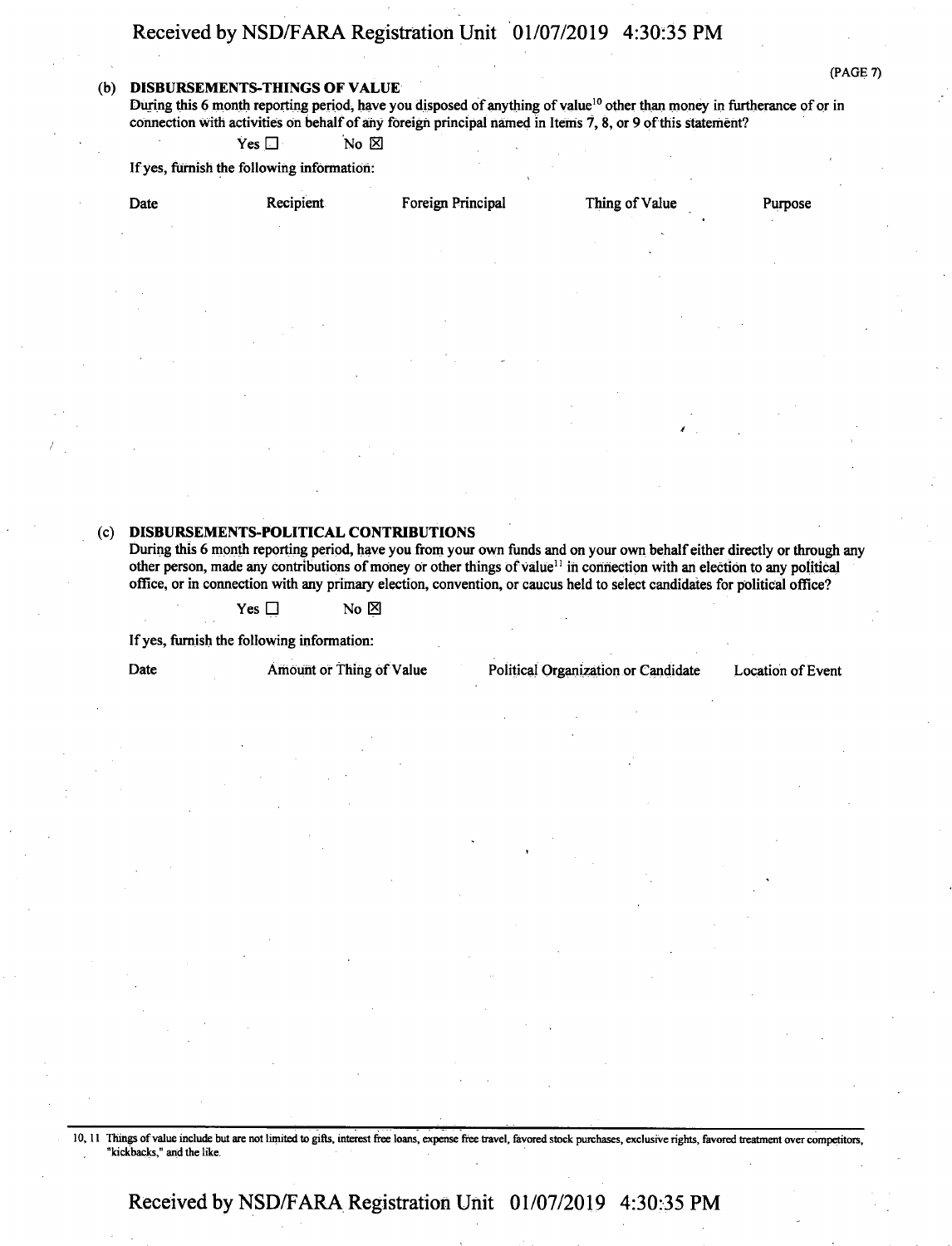## **V - INFORMATIONAL MATERIALS**

|  | (PAGE 8) |  |  |  |  |
|--|----------|--|--|--|--|
|--|----------|--|--|--|--|

| Yes $\Box$                                                 | No $\boxtimes$                                                                                                                                                                                                                                                                                                                                                                                                                                                                                                                                                | 16. (a) During this 6 month reporting period, did you prepare, disseminate or cause to be disseminated any informational materials? <sup>12</sup> |
|------------------------------------------------------------|---------------------------------------------------------------------------------------------------------------------------------------------------------------------------------------------------------------------------------------------------------------------------------------------------------------------------------------------------------------------------------------------------------------------------------------------------------------------------------------------------------------------------------------------------------------|---------------------------------------------------------------------------------------------------------------------------------------------------|
| If Yes, go to Item 17.                                     |                                                                                                                                                                                                                                                                                                                                                                                                                                                                                                                                                               |                                                                                                                                                   |
| Yes $\boxtimes$                                            | (b) If you answered No to Item 16(a), do you disseminate any material in connection with your registration?<br>No $\square$                                                                                                                                                                                                                                                                                                                                                                                                                                   |                                                                                                                                                   |
|                                                            | If Yes, please forward the materials disseminated during the six month period to the Registration Unit for review.                                                                                                                                                                                                                                                                                                                                                                                                                                            |                                                                                                                                                   |
| 17. Identify each such foreign principal.                  |                                                                                                                                                                                                                                                                                                                                                                                                                                                                                                                                                               |                                                                                                                                                   |
| defense companies.                                         | "Turkish Defence Products Guide" which provides information on the military and defense equipment produced by Turkish                                                                                                                                                                                                                                                                                                                                                                                                                                         |                                                                                                                                                   |
|                                                            |                                                                                                                                                                                                                                                                                                                                                                                                                                                                                                                                                               |                                                                                                                                                   |
|                                                            |                                                                                                                                                                                                                                                                                                                                                                                                                                                                                                                                                               |                                                                                                                                                   |
|                                                            |                                                                                                                                                                                                                                                                                                                                                                                                                                                                                                                                                               |                                                                                                                                                   |
|                                                            | 18. During this 6 month reporting period, has any foreign principal established a budget or allocated a specified sum of money to                                                                                                                                                                                                                                                                                                                                                                                                                             |                                                                                                                                                   |
|                                                            | finance your activities in preparing or disseminating informational materials?                                                                                                                                                                                                                                                                                                                                                                                                                                                                                | $Y$ es $\Box$<br>No $\boxtimes$                                                                                                                   |
|                                                            | If yes, identify each such foreign principal, specify amount, and indicate for what period of time.                                                                                                                                                                                                                                                                                                                                                                                                                                                           |                                                                                                                                                   |
|                                                            |                                                                                                                                                                                                                                                                                                                                                                                                                                                                                                                                                               |                                                                                                                                                   |
|                                                            |                                                                                                                                                                                                                                                                                                                                                                                                                                                                                                                                                               |                                                                                                                                                   |
|                                                            |                                                                                                                                                                                                                                                                                                                                                                                                                                                                                                                                                               |                                                                                                                                                   |
|                                                            |                                                                                                                                                                                                                                                                                                                                                                                                                                                                                                                                                               |                                                                                                                                                   |
| materials include the use of any of the following:         |                                                                                                                                                                                                                                                                                                                                                                                                                                                                                                                                                               | 19. During this 6 month reporting period, did your activities in preparing, disseminating or causing the dissemination of informational           |
| Radio or TV broadcasts                                     | Magazine or newspaper<br>$\Box$ Motion picture films                                                                                                                                                                                                                                                                                                                                                                                                                                                                                                          | $\Box$ Letters or telegrams                                                                                                                       |
| $\Box$ Advertising campaigns                               | $\Box$ Press releases                                                                                                                                                                                                                                                                                                                                                                                                                                                                                                                                         | $\Box$ Pamphlets or other publications $\Box$ Lectures or speeches                                                                                |
| $\Box$ Other (specify) $\Box$                              |                                                                                                                                                                                                                                                                                                                                                                                                                                                                                                                                                               |                                                                                                                                                   |
| <b>Electronic Communications</b>                           |                                                                                                                                                                                                                                                                                                                                                                                                                                                                                                                                                               |                                                                                                                                                   |
| $\Box$ Email                                               |                                                                                                                                                                                                                                                                                                                                                                                                                                                                                                                                                               |                                                                                                                                                   |
|                                                            | $\Box$ Website URL(s): $\Box$                                                                                                                                                                                                                                                                                                                                                                                                                                                                                                                                 |                                                                                                                                                   |
|                                                            |                                                                                                                                                                                                                                                                                                                                                                                                                                                                                                                                                               |                                                                                                                                                   |
|                                                            |                                                                                                                                                                                                                                                                                                                                                                                                                                                                                                                                                               |                                                                                                                                                   |
| the following groups:                                      | 20. During this 6 month reporting period, did you disseminate or cause to be disseminated informational materials among any of                                                                                                                                                                                                                                                                                                                                                                                                                                |                                                                                                                                                   |
| Public officials                                           | $\Box$ Newspapers                                                                                                                                                                                                                                                                                                                                                                                                                                                                                                                                             | $\Box$ Libraries                                                                                                                                  |
| Legislators                                                | Editors                                                                                                                                                                                                                                                                                                                                                                                                                                                                                                                                                       | $\Box$ Educational institutions                                                                                                                   |
| Government agencies                                        | $\Box$ Civic groups or associations                                                                                                                                                                                                                                                                                                                                                                                                                                                                                                                           | $\Box$ Nationality groups                                                                                                                         |
| Other (specify)                                            |                                                                                                                                                                                                                                                                                                                                                                                                                                                                                                                                                               |                                                                                                                                                   |
|                                                            |                                                                                                                                                                                                                                                                                                                                                                                                                                                                                                                                                               |                                                                                                                                                   |
| 21. What language was used in the informational materials: |                                                                                                                                                                                                                                                                                                                                                                                                                                                                                                                                                               |                                                                                                                                                   |
| $\Box$ English                                             | $\Box$ Other (specify)                                                                                                                                                                                                                                                                                                                                                                                                                                                                                                                                        |                                                                                                                                                   |
|                                                            | 22. Did you file with the Registration Unit, U.S. Department of Justice a copy of each item of such informational materials                                                                                                                                                                                                                                                                                                                                                                                                                                   |                                                                                                                                                   |
|                                                            | disseminated or caused to be disseminated during this 6 month reporting period?                                                                                                                                                                                                                                                                                                                                                                                                                                                                               | $Yes \Box$<br>$N_0 \Box$                                                                                                                          |
| Yes $\Box$<br>No $\square$                                 | 23. Did you label each item of such informational materials with the statement required by Section 4(b) of the Act?                                                                                                                                                                                                                                                                                                                                                                                                                                           |                                                                                                                                                   |
| filed pursuant to Section 4(b) of the Act.                 | 12 The term informational materials includes any oral, visual, graphic, written, or pictorial information or matter of any kind, including that published by means of advertising,<br>books, periodicals, newspapers, lectures, broadcasts, motion pictures, or any means or instrumentality of interstate or foreign commerce or otherwise. Informational materials<br>disseminated by an agent of a foreign principal as part of an activity in itself exempt from registration, or an activity which by itself would not require registration, need not be |                                                                                                                                                   |
|                                                            | Received by NSD/FARA Registration Unit 01/07/2019 4:30:35 PM                                                                                                                                                                                                                                                                                                                                                                                                                                                                                                  |                                                                                                                                                   |